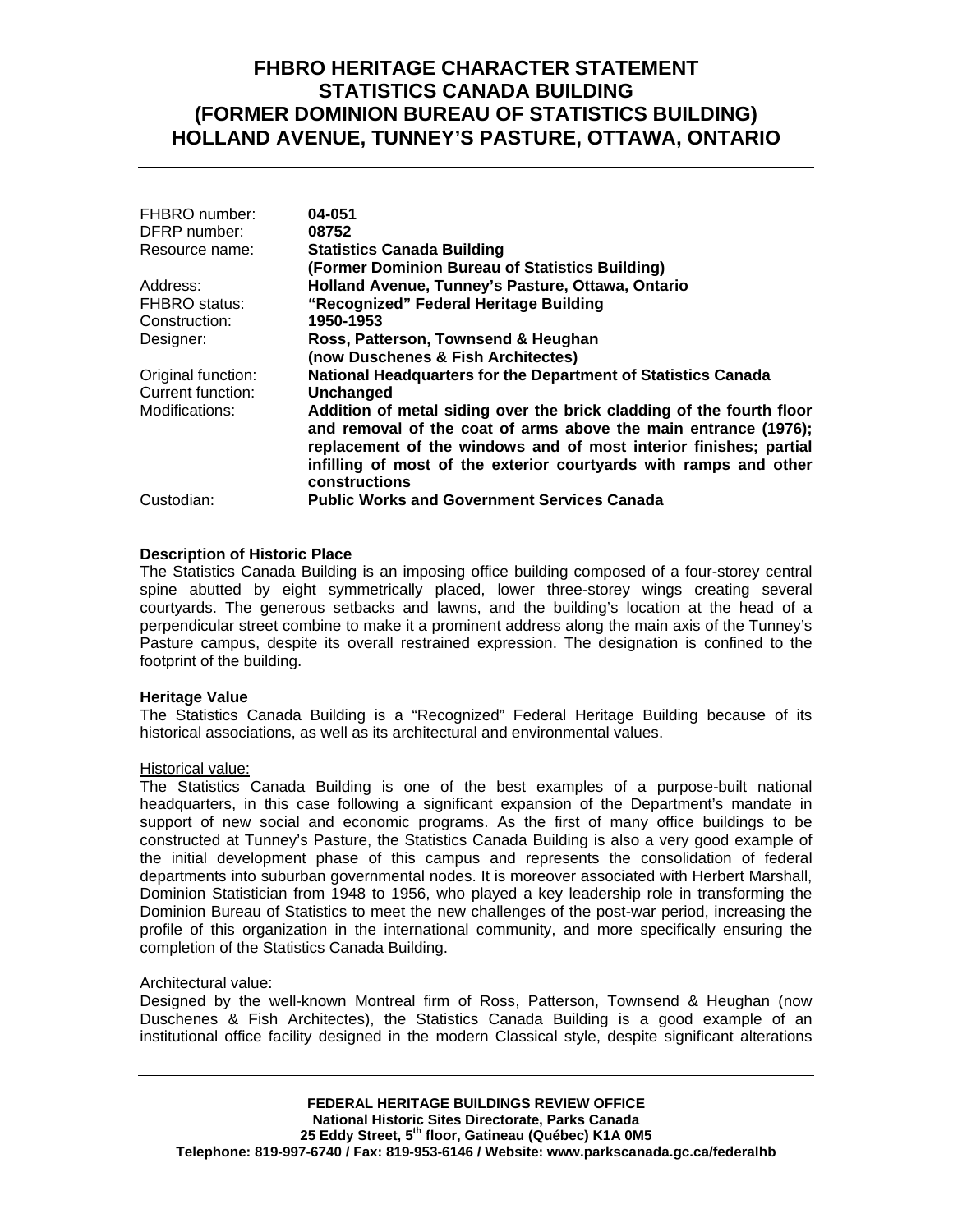# **FHBRO HERITAGE CHARACTER STATEMENT STATISTICS CANADA BUILDING (FORMER DOMINION BUREAU OF STATISTICS BUILDING) HOLLAND AVENUE, TUNNEY'S PASTURE, OTTAWA, ONTARIO**

over the years. Its formal character primarily derives from its layout and massing, but is also reinforced by heavy stone pilasters at the end of each wing and central forecourts framed with low walls, pillars and light fixtures. Functionally simple and efficient, the Statistics Canada Building was constructed with standard durable materials and good craftsmanship.

### Environmental value:

Due to its scale, massing, style and materials, the Statistics Canada Building continues to reinforce the early character of the site as a campus of low brick buildings. Its prime location and important function make it a prominent building on the campus.

### **Character-Defining Elements**

The following character-defining elements of the Statistics Canada Building should be respected:

Its aesthetic expression in the modern Classical style, as illustrated in:

- Its horizontal lines, enhanced by the low massing, flat roof, buff-coloured brick and continuous bands of windows framed with stone mouldings, all typical of the buildings constructed during the initial phase of development of Tunney's Pasture;
- The contrasting verticality of its main entrances, with their heavy stone frames and generous glazing extending three storeys high, which express on the exterior the central lobby and vertical circulation core. Heavy stone pilasters are also used at each end of the building's eight wings to create a colonnade-like frame around the windows;
- The strong symmetry and formal institutional character of the main façades deeply set back from the street, which are reinforced by the axial approaches (in line with Sorrel Street to the west), long central entranceways framed by two sets of pillars capped with bronze lamps, and low stone walls delimiting the forecourts.

Its good functional design, standard for institutional buildings of its era, as demonstrated in:

- The simple and adaptable eight-wing double H layout, with its central corridors and rooms on either side providing generous natural lighting and ventilation.

Its use of standard durable materials assembled with good craftsmanship, as exemplified in:

- Its brick cladding, stone mouldings around the windows, structure made of concrete slabs and blocks, and terrazzo flooring inside;
- The bronze light fixtures in the forecourts and the marble-clad walls in the vestibules and lobby, which speak to the prestigious function housed in the building.

Its role in reinforcing the character of group of low brick buildings constructed during the early development phase of Tunney's Pasture, and as a familiar landmark for the community of civil servants working on the campus, as evidenced in:

- Its scale, massing, style, materials and important function;
- Its generous setbacks and lawns, despite the construction of the adjacent H.R. Coats Building and Jean-Talon Building in the 1970's, and the partial infilling of most of the exterior courtyards created by its eight-wing double-H plan;
- Its prime location along the main axis of Tunney's Pasture campus (Holland Avenue), and at the head of perpendicular Sorrel Street.